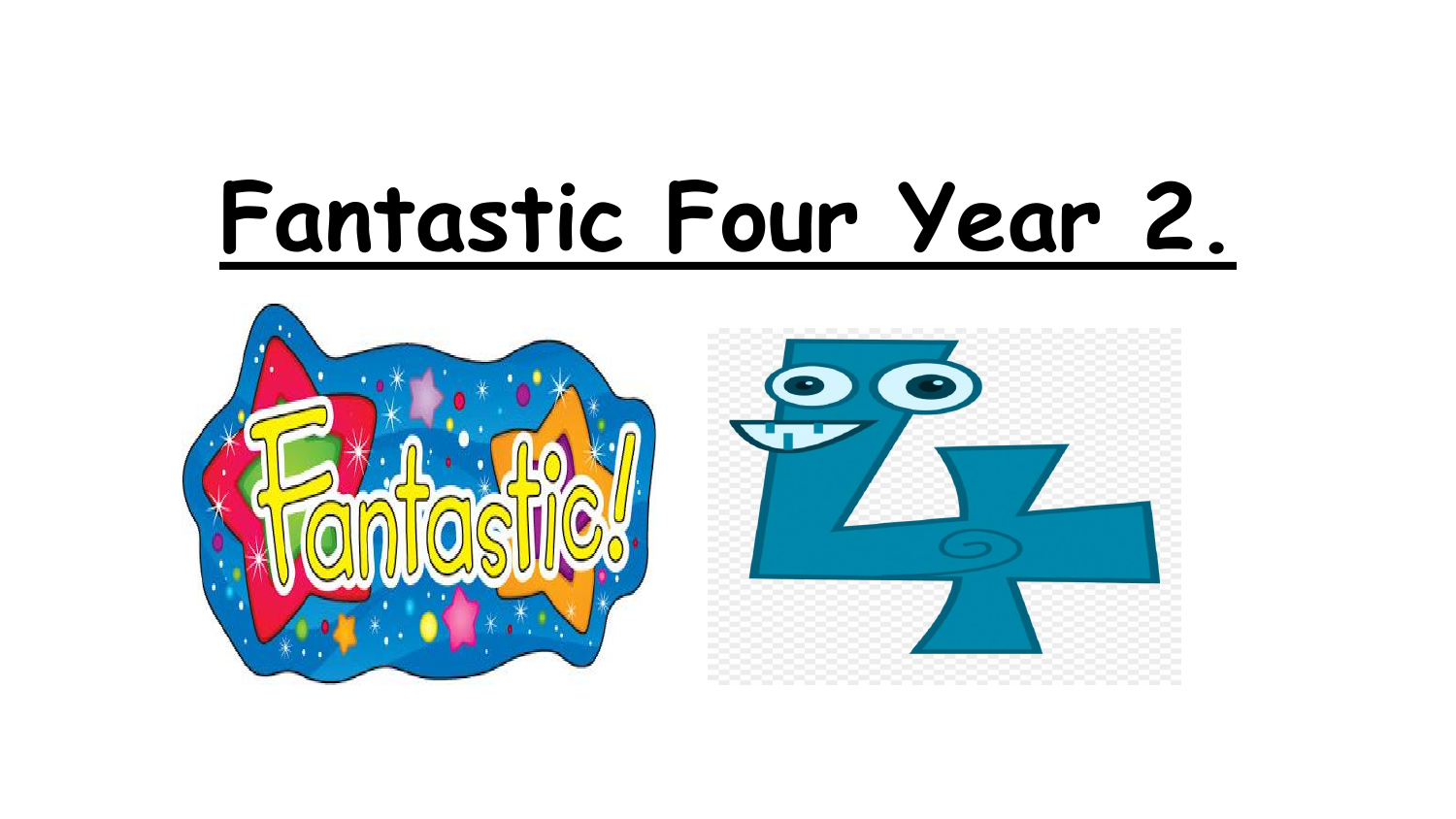



- 1) can you order the numbers from the smallest to largest:
- 56 109 66 232
- 2) Compare the 2 numbers (<>=):
- 67 76
- 92 103
- 54 9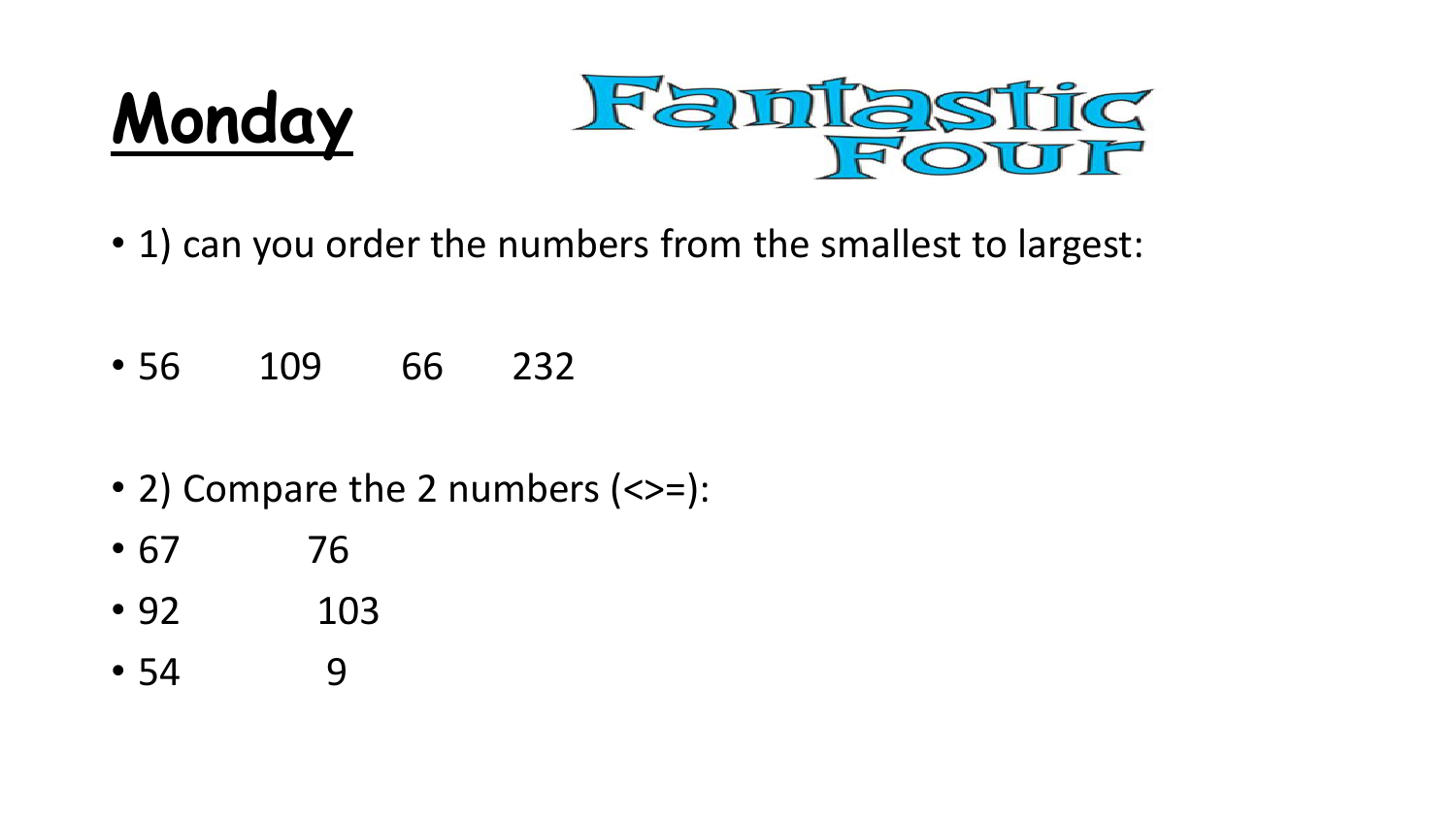- 3) Write the numeral:
- One hundred and ten
- Sixty nine
- Thirty four
- 4) Write the number in words:
- 61
- 97
- 122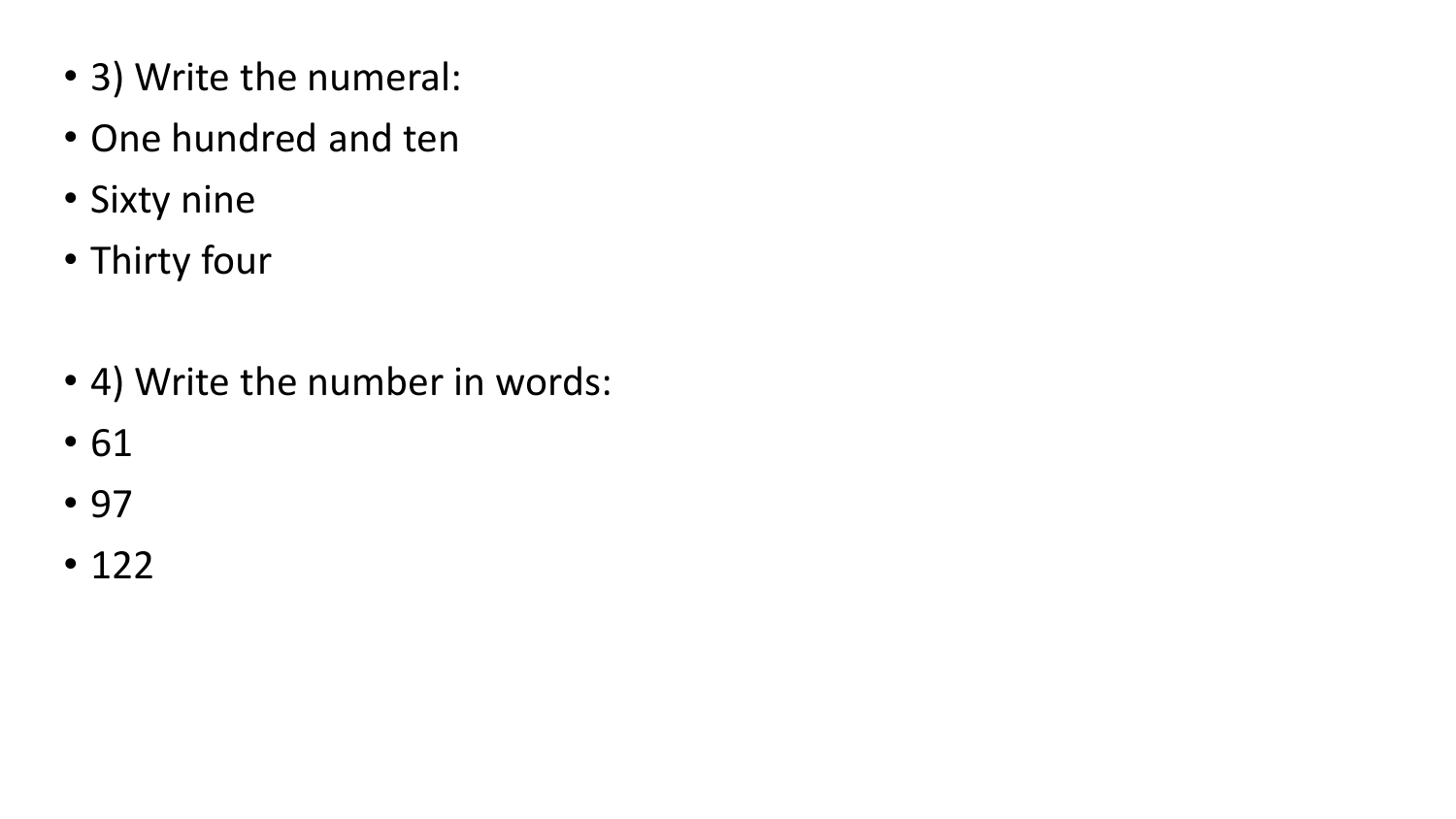## Tuesday



- 1) 10 more than: 2) 10 less than:
- 72 77 •  $39$  32
- $67$  51
- 99 45
- 3) a)  $10x3 =$  b)  $12x2=$  c)  $6x3=$  d)  $9x5=$
- 4) Continue the steps…..
- 3, 6, 9, \_\_\_, \_\_\_, \_\_\_, \_\_\_, \_\_\_, \_\_\_\_,
- 6, 8, 10, \_\_\_, \_\_\_, \_\_\_, \_\_\_, \_\_\_\_, \_\_\_\_\_
- 50, 60, \_\_\_\_, \_\_\_\_, \_\_\_\_, \_\_\_\_\_, \_\_\_\_\_\_\_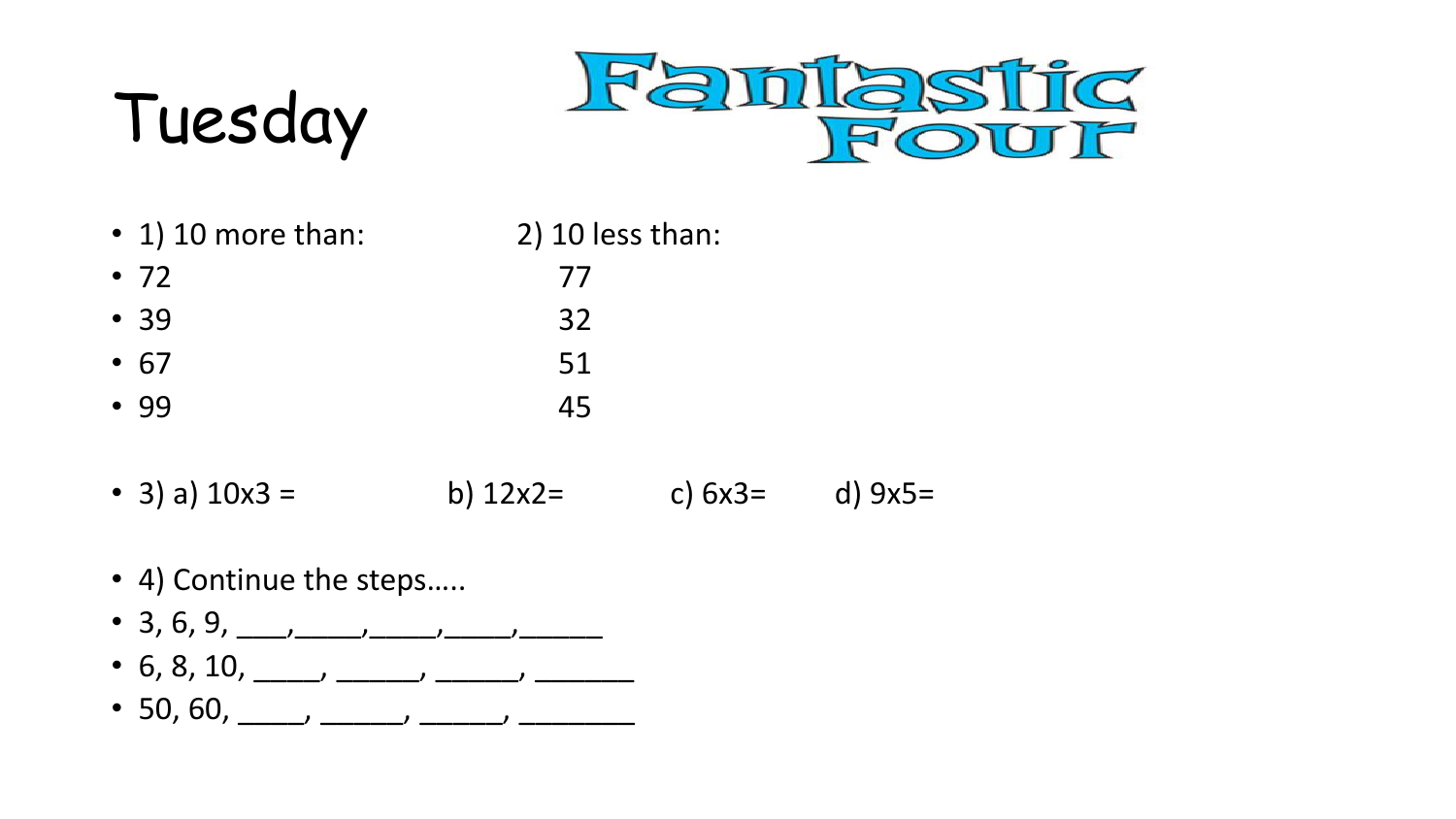



- 1) a)  $11 +$   $= 20$  b)  $+ 17 = 20$  c)  $10 +$   $= 20$
- 2) a)  $17 = 12$  b)  $19 = 10$  c)  $52 6 =$
- 3) Can you write your 3 times table..

• 4) 12 % 2 = 15 % 3 =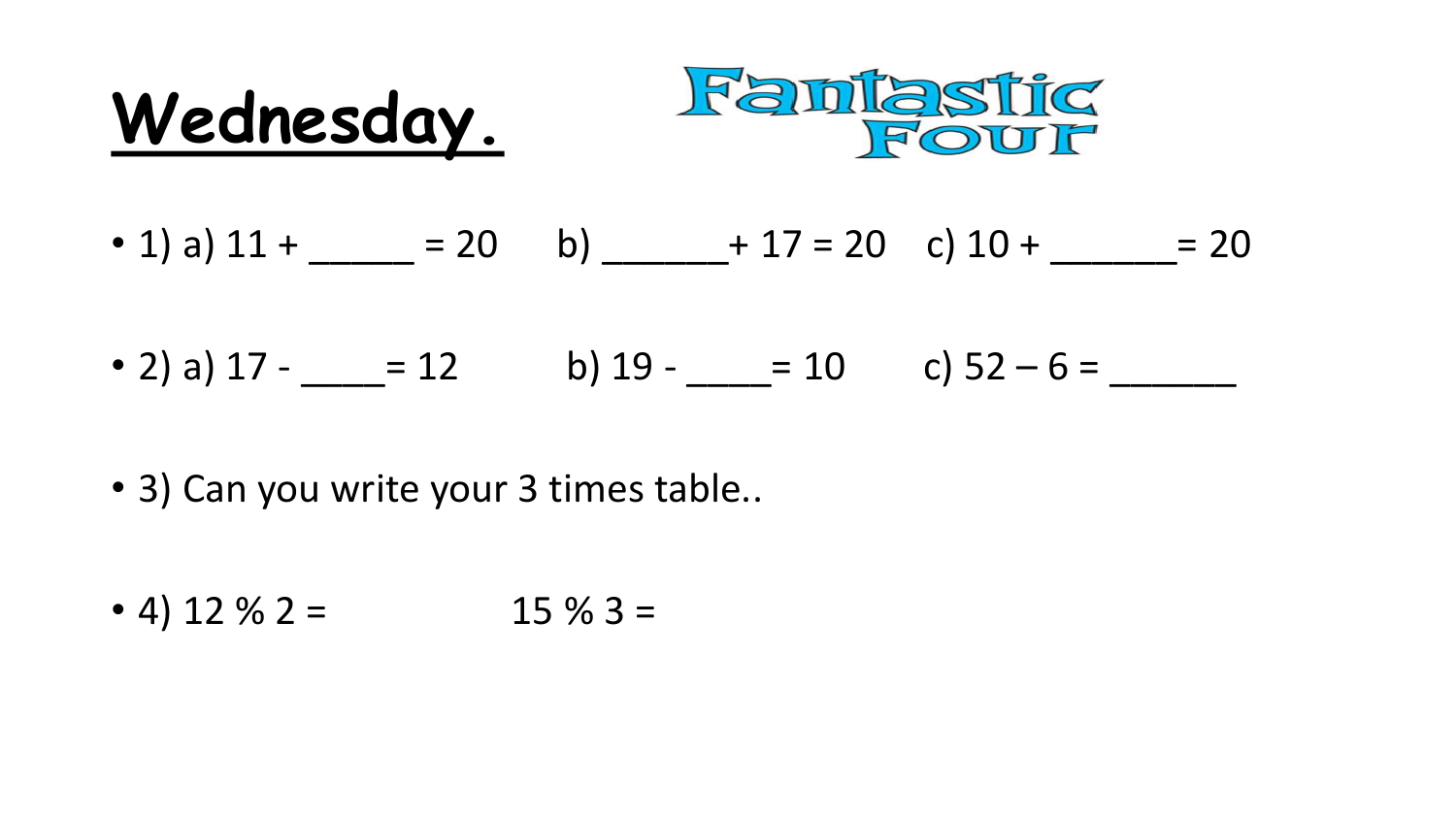## **Thursday.**

• 1) What month is missing...

• June, July, \_\_\_\_\_\_\_\_\_\_\_\_, September

- 2) What days are missing….
- Monday, \_\_\_\_\_\_\_\_\_, Wednesday, \_\_\_\_\_\_\_\_\_\_\_\_, Friday
- 3) If is is 6 o'clock, what would it be in half an hours time?
- 4) If it was 7.30 am, what would it be in 5 minutes time?